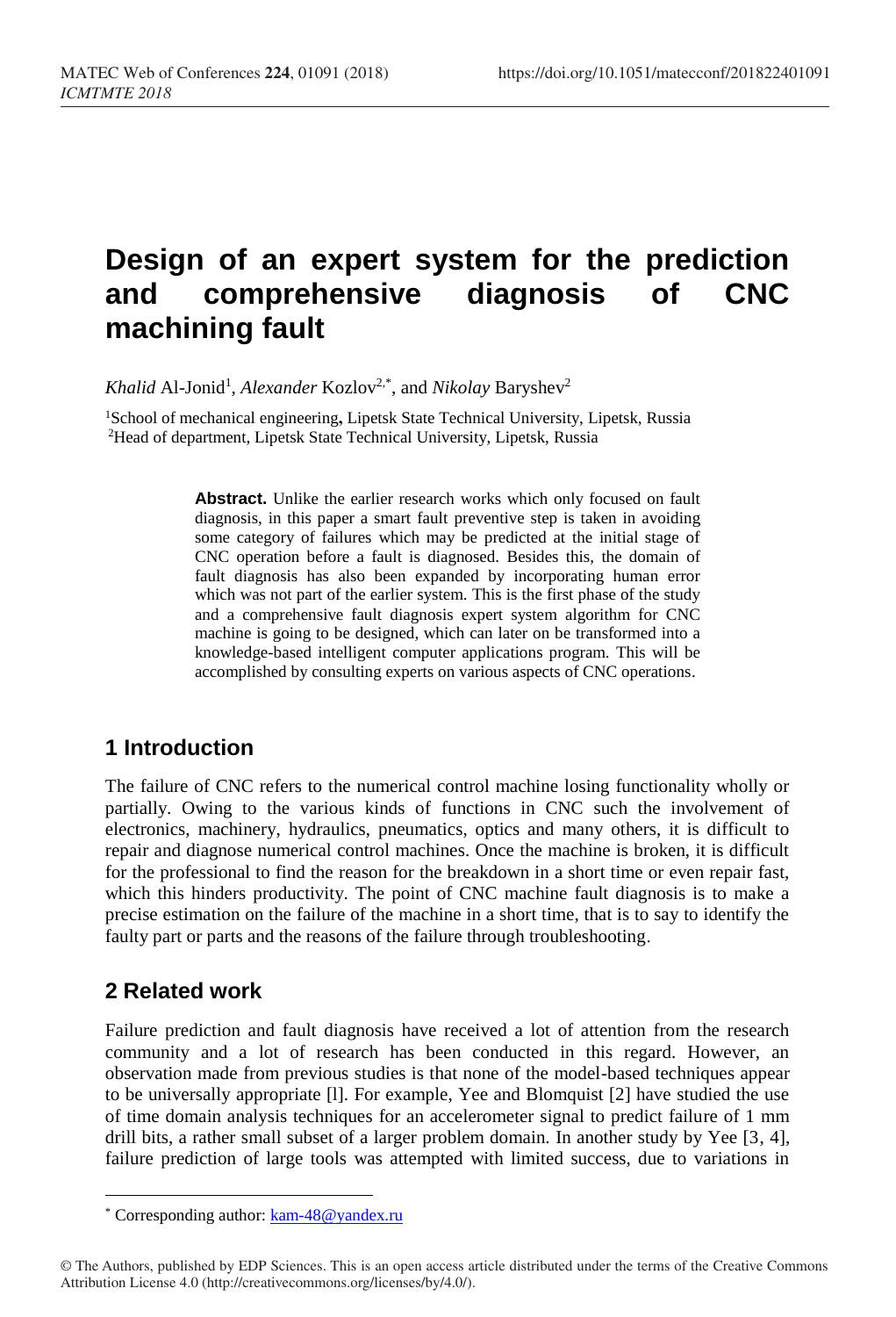signal-to-noise ratio with accelerometer position relative to the tool. While acoustic emission techniques [5] and spindle current monitoring techniques [6] have been applied successfully for tool failure detection, their utility in failure prediction is still an open question. Using statistical techniques, Radhakrishnan and Wu [7] have correlated hole quality to dynamic characteristics of lathing thrust force for a particular class of work material, namely composites. In works [8, 9] a criterion for evaluating the efficiency of modes of functioning of complex systems is described, which can be used to identify complex processes and solve problems of optition.

### **3 The components of an expert system**

In artificial intelligence, an expert system is a computer system that emulates the decisionmaking ability of a human expert [2]. Expert systems are designed to solve complex problems by reasoning about knowledge, like an expert, and not by following the procedure of a developer as is the case of conventional programming [3-6].

#### **3.1 Knowledge Acquisition System (KAS)**

The knowledge acquisition system is the interface of an expert system. At present, the expert system usually gains knowledge by artificial transplantation. Using literature search and the questionnaire survey method, sociological investigation is introduced into scientific research and the production line to extract expert knowledge which is put into the knowledge base after being collected and cleared up. The setting module of knowledge acquisition in a system should be updated in order to develop the knowledge and the real servicing examples.

#### **3.2 Knowledge Base**

In expert system technology, the knowledge base is expressed through natural language rules. This formulation has the advantage of speaking an everyday language which is very rare in computer science (a classic program is coded). Rules express the knowledge to be exploited by the expert system. There exist other formulations of rules which are not in everyday language and are understandable only to computer scientists. Each rule style is adapted to an engine style. The whole problem of expert systems is to collect this knowledge, usually unconscious, from the experts.

#### **3.3 Inference Engine**

The inference engine is a computer program designed to produce some reasoning based on giving rules. In order to produce that reasoning, it uses logic. There are several kinds of logic: propositional logic, predicates of order 1 or more, epistemic logic, modal logic, temporal logic, fuzzy logic, etc. Except propositional logic, all are complex and can only be understood by mathematicians, logicians or computer scientists. Propositional logic is the basic human logic. The expert systems that use that logic are also called zeroth-order expert systems. With logic, the engine is able to generate new information from the knowledge contained in the rule base and data to be processed.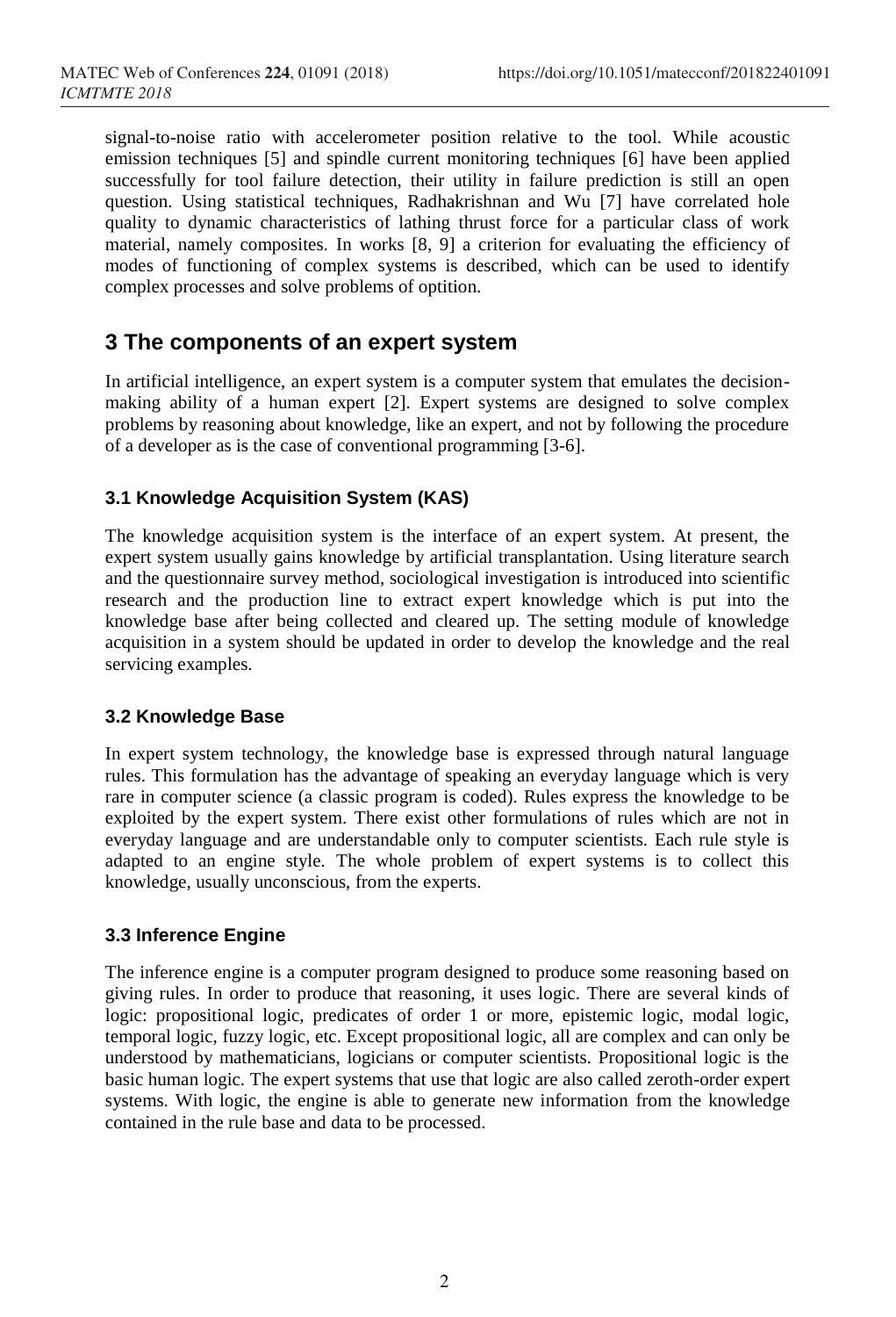#### **3.4 Man-Machine Interface**

The man-machine interface function module includes two parts: input and output. The manmachine interface is the bridge between the expert system and users including the interface between the expert system and the user and the interface between the expert system and the engineer

# **4 System Operational Structure**

After starting the system, it will first of all perform a system scan to insure that all connections are ok and the system is ready for use. The system is meant for the universal CNC machine, so the next step shall be to select from the options of operations the kind of operation that is going to be performed.

Having selected the operation, the system will have to perform initial predictive diagnosis to detect worn out tools based on information provided by the sensory history.



**Fig. 1.** Expert System Model Flow Diagram

# **5 Preventive Diagnostic Model (PDM)**

In this model, the expert system integrates multiple sensors for predictive diagnostics, monitoring and supervisory control of CNC machining operations such as [turning,](http://en.wikipedia.org/wiki/Turning) [boring,](http://en.wikipedia.org/wiki/Boring_%28manufacturing%29) [drilling,](http://en.wikipedia.org/wiki/Drilling) [milling,](http://en.wikipedia.org/wiki/Milling_machine) [broaching,](http://en.wikipedia.org/wiki/Broach_%28metalwork%29) [sawing,](http://en.wikipedia.org/wiki/Sawing) [shaping,](http://en.wikipedia.org/wiki/Shaper) [planning,](http://en.wikipedia.org/wiki/Planer_%28metalworking%29) [reaming,](http://en.wikipedia.org/wiki/Reamer) and [tapping,](http://en.wikipedia.org/wiki/Tap_and_die) or [grinding.](http://en.wikipedia.org/wiki/Grinding_%28abrasive_cutting%29) The PDM diagram shall perform probabilistic inference and decision making by integrating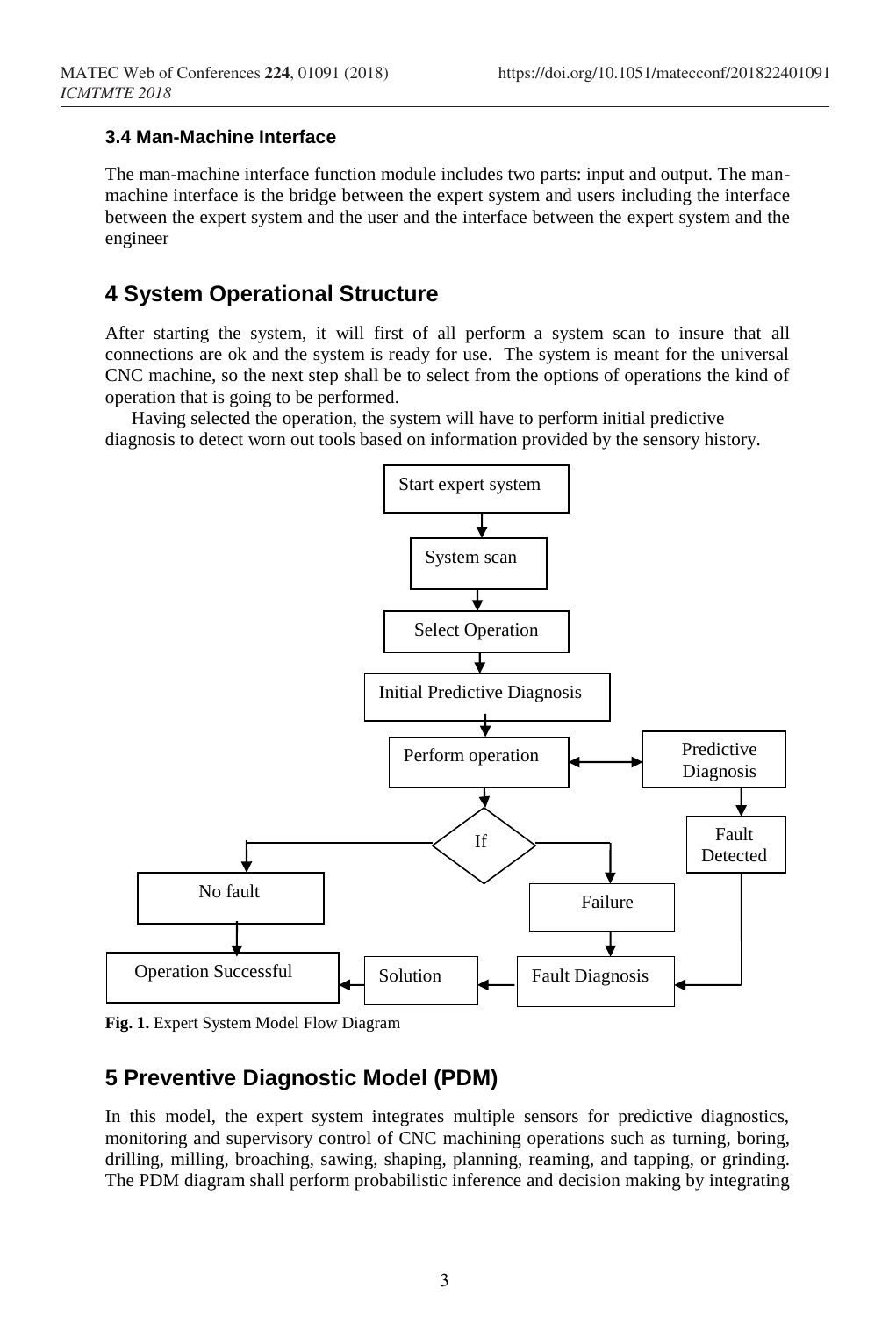dynamic but noisy sensory data and subjective expertise in symbolic and numerical data structures designed for CNC operations.

In order to fuse the features extracted from the sensors to predict tool wear/failure and detect tool failure, the mapping from signals to symbols is modeled in the influence This multiple model technique adopted due to resource constraints is termed as the 'Bounded Rationality Principle' in the recent literature [3].

### **6 Sensor Fusion, Inference and Decision Mechanism**

Using the information from the machining parameters (speed, feed, work-piece material, and tool size) each operation is categorized deterministically ("class" node). This is done to reduce the cross product space of the relevant sensors and thereby speed up the inference engine. Since the above information is available even before machining, the classification is done off-line to speed up the solution procedure. The estimation of the probability that the tool is worn ("wear" node) is done by fusing information about wear ("wear l" and "wear2" nodes) from the two sensors: spindle and feed motor current. Since only one sensor, the spindle mounted strain gage, is used for failure prediction, the probability of tool failure ("fail" node) is obtained from the relevant features from strain gage data without any sensor.

# **7 Influence Diagram Model for Wear and Failure Prediction**

The decision variable which includes three states ('continue', 'reduce feed' and 'replace tool') is influenced by information available from the sensors and the type of operation being performed ("machining quality" node). If the operation is an expensive one, a warning message pops up saying 'replace tool', but if it is an inexpensive operation, the system would risk the operation with reduced feed rate even after tool wear is predicted until tool failure prediction occurs.

# **8 Failure detection**

In this case, too, the classification is done off-line. The probability of tool failure occurrence is instantly obtained by absorbing information about the maximum value of the strain gage data ("mu"). At this juncture, a control signal would normally be sent to the machine controller to retract the tool.

# **9 Fault Diagnosis**

The fault diagnosis expert system of CNC makes estimation of failure with the reasoning process based on the fault code or phenomena put by users and finds possible sites and reasons for the failure. Then the user looks through the conclusions of the failure, until the real cause and location of failure are found and suggestions for troubleshooting are made. Below is the flow diagram for fault diagnosis.

# **10 Proposed Algorithm for Fault Diagnosis**

**THEOREM:** There is a fault *F* described by  $S_i$ ...  $S_n$  set of possible causal symptoms with each symptom having  $A_j$   $\ldots$   $A_m$  of attributes. Also, each set of symptoms corresponds to a particular solution description *ω<sup>i</sup> ... ω<sup>n</sup>* in a knowledge database. There is another database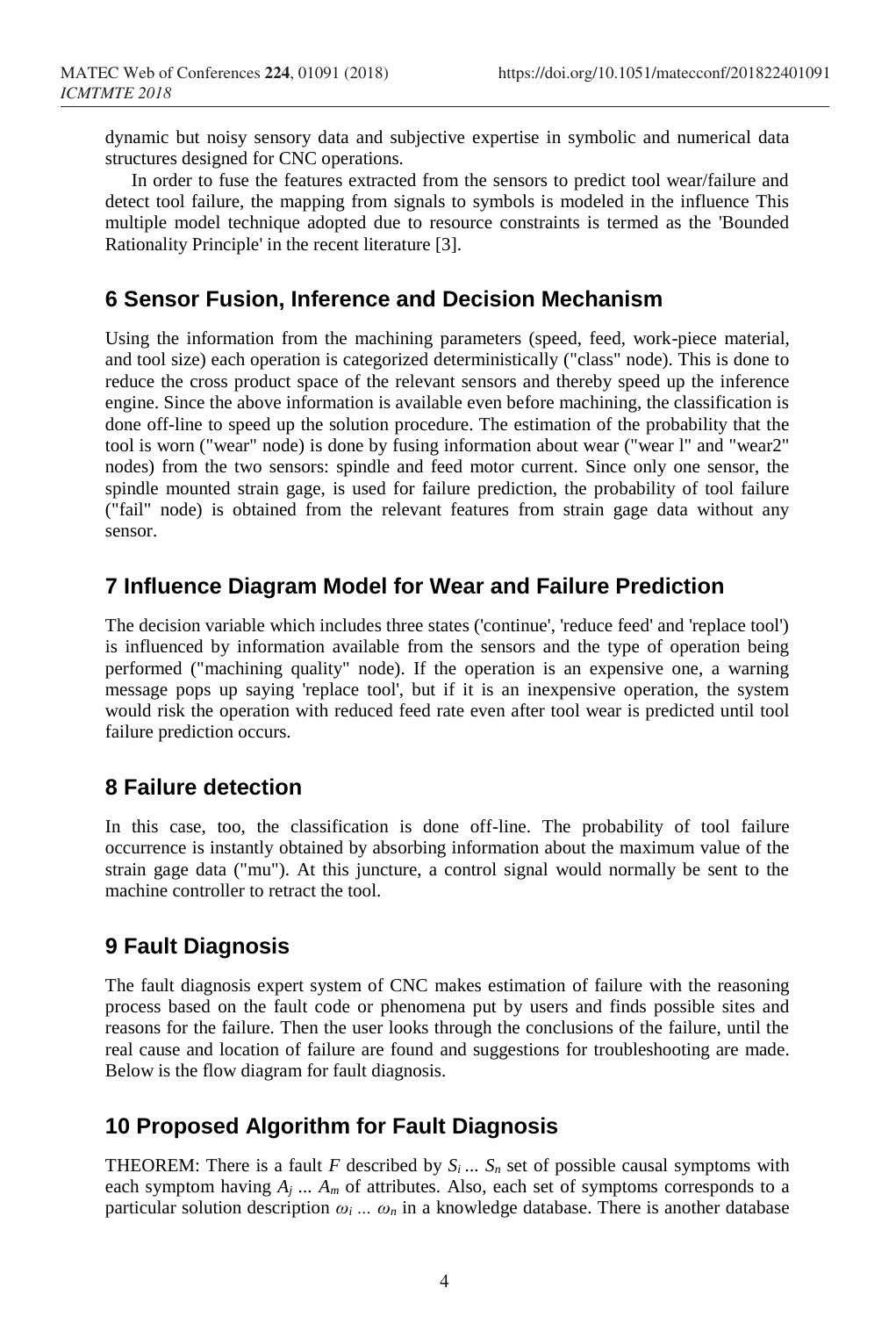of recorded attributes  $R_i$ ...  $R_n$  from the sensor readings and the strain gage readings during the machine operational time. In order to determine the distinctive causal symptom  $S_\delta$  for the fault with a corresponding solution  $\omega_{\delta}$  after it has been reported, a cumulative comparison of every set of possible causal symptoms from  $S_iA_{[j]}$  ...  $m_j$  to  $S_nA_{[j]}$  ...  $m_j$  with each recorded attribute  $R_i$   $\ldots$   $R_n$  in the database has to be made.

Proof: Let  $i = [1 \dots n]$  and  $j = [1 \dots m]$ , where one complete iteration of *i* that is  $n = j$ . Check for similarity between each set of possible causal symptom attributes and each recorded attribute. By assigning  $Q_i$ ...  $Q_n$  as the cumulative value for each case of the comparison, there will exist some  $Q_{max}$  that has the largest value referred to as  $Q_{\delta}$ . And that  $Q$ <sup> $\delta$ </sup> is equal to distinctive causal symptom  $S_{\delta}$  for the fault. The above can be expressed mathematically as follows:

$$
\begin{cases}\n\{S_i A_j \cap R_i + S_i A_{j+1} \cap R_i + S_i A_{j+2} \cap R_i + \dots + S_i A_m \cap R_i\} = Q_1 & equ.1 \\
\{S_{i+1} A_j \cap R_{i+1} + S_{i+1} A_{j+1} \cap R_{i+1} + S_{i+1} A_{j+2} \cap R_{i+1} + \dots + S_{i+1} A_m \cap R_{i+1}\} = Q_1 & equ.2 \\
\{S_{i+2} A_j \cap R_{i+2} + S_{i+2} A_{j+1} \cap R_{i+2} + S_{i+2} A_{j+2} \cap R_{i+2} + \dots + S_{i+2} A_m \cap R_{i+2}\} = Q_1 & equ.3\n\end{cases} (1)
$$
\n
$$
\{S_n A_j \cap R_n + S_n A_{j+1} \cap R_n + S_n A_{j+2} \cap R_n + \dots + S_n A_m \cap R_n\} = Q_1
$$

Therefore, the application of the formula to each case will result in the following expressions.

Let  $i = m$ 

for 
$$
i = 1
$$
,  $i + +$  do while  $i \le n$ ,  
for  $j = 1$ ,  $j + +$  do while  $j \le m$ . (2)

If there is an intersection, assign 1, and if there is no intersection, assign 0. Given the comparisons

$$
\{S_iA_{[j\ldots m]}\cap R_i\ldots S_nA_{[j\ldots m]}\cap R_n\},\tag{3}
$$

when  $\{S_i$ *thA<sub>i</sub>*th  $\cap$  *R<sub>i</sub>* th $\}$  = [TRUE], then assign  $\{1\}$ , otherwise assign value as  $\{0\}$ . Case1:

when  $i = 1$  and  $j = [1 \dots m, j + +]$ 

$$
\{S_I A_I \cap R_I + S_I A_2 \cap R_I + S_I A_3 \cap R_I + \dots + S_I A_m \cap R_I\} = Q_I.
$$
 (4)

Case2:

when  $i = 2$  and  $j = [1 \dots m, j + +]$ 

$$
\{S_2A_1 \cap R_2 + S_2A_2 \cap R_2 + S_2A_3 \cap R_2 + \dots + S_2A_m \cap R_2\} = Q_2.
$$
 (5)

Case3:

when  $i = 3$  and  $j = [1 \dots m, j + +]$ 

$$
\{S_3A_1 \cap R_3 + S_3A_2 \cap R_3 + S_3A_3 \cap R_3 + \dots + S_3A_m \cap R_3\} = Q_3. \tag{6}
$$

... Case *m*:

when  $i = n$  and  $j = [1 ... m, j + +]$ 

$$
\{S_nA_1 \cap R_n + S_nA_2 \cap R_n + S_nA_3 \cap R_n + \dots + S_nA_m \cap R_n\} = Q_n.
$$
 (7)

Next, the maximum  $Q_{<sub>ith</sub>}$  value is found using the brute force method. And the maximum  $Q_{<sub>ith</sub>}$  value is  $Q_{<sub>max</sub>}$ , which represents the distinctive causal symptom  $S_{\delta}$  having a corresponding solution  $\omega_\delta$  in the expert system knowledge base.